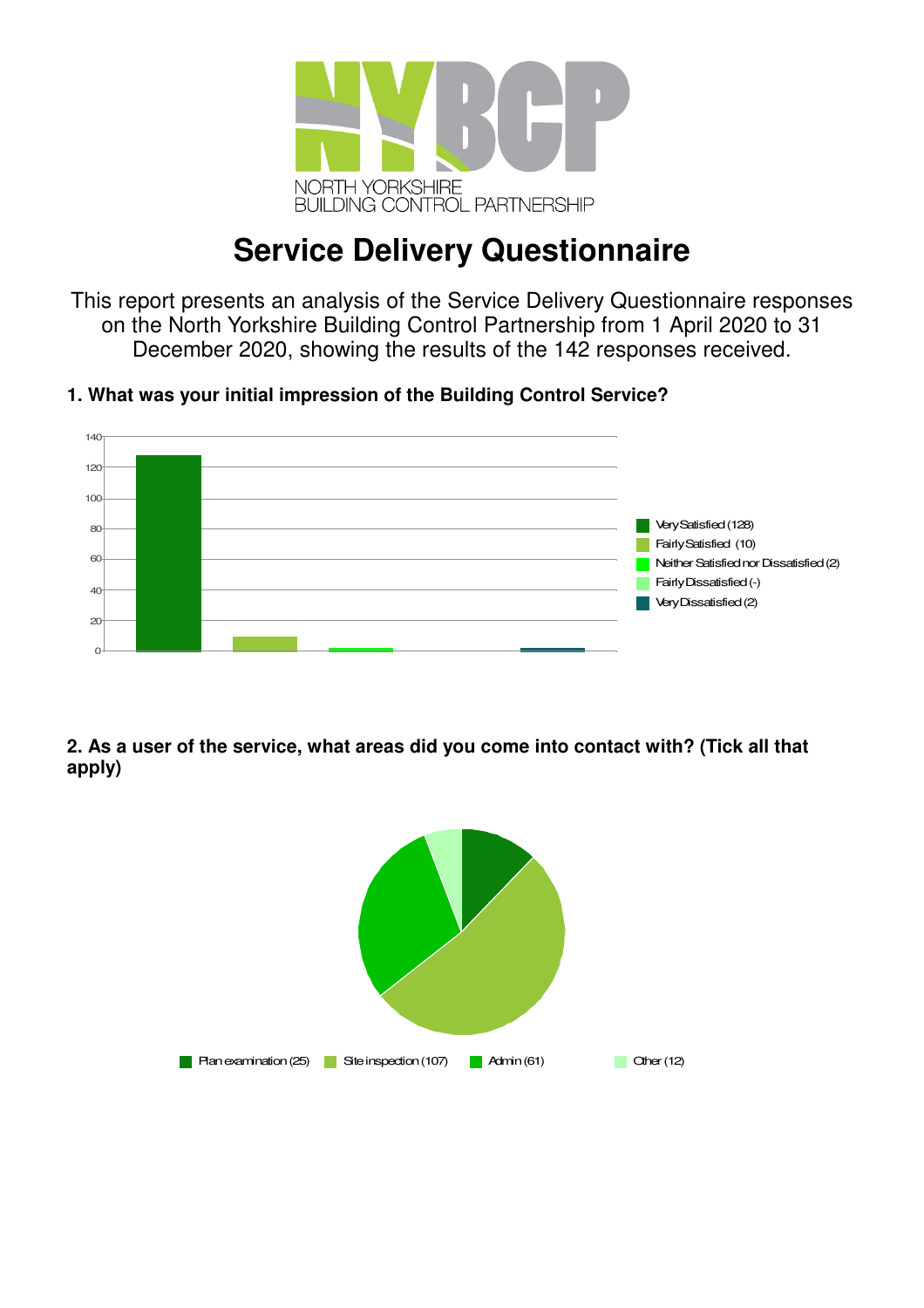### **2a. If Other, please specify**

| owner builder assistant                                                                           |
|---------------------------------------------------------------------------------------------------|
| Copy of a Completion Certificate                                                                  |
| House sale                                                                                        |
| Building reg inspection                                                                           |
| My builder dealt largely with the building inspector though I received feedback via my builder.   |
| Covid distance inspection                                                                         |
| applicant of the planning process                                                                 |
| Required a certificate                                                                            |
| covid 19 restricted contact                                                                       |
| Regularisation application for domestic electrical installation not notified by NICEIC contractor |
| Property owner wanting previous documents to enable a sale                                        |
| virtual site inspection                                                                           |
| Regularisation done via photos and email                                                          |
| first time of use.                                                                                |
| House owner                                                                                       |
| Regularisation                                                                                    |
| none of the above                                                                                 |
| obtaining duplicates of old completion certificates                                               |
| <b>Completion Certificate</b>                                                                     |

#### **3. Please rate the following aspects of the North Yorkshire Building Control Partnership service**

|                                                  | Very<br>Poor | Poor           | Average        | Good | Very<br>Good |
|--------------------------------------------------|--------------|----------------|----------------|------|--------------|
| <b>Advice given</b>                              | 3            |                | $\overline{4}$ | 33   | 98           |
| Availability of staff                            | 3            | $\overline{c}$ | 1              | 41   | 94           |
| <b>Attitude of staff</b>                         | 3            | ٠              | 2              | 24   | 112          |
| Speed of plans<br>examination                    | 2            |                | 4              | 29   | 84           |
| Number of site<br>inspections                    | 3            |                | 3              | 29   | 89           |
| <b>Quality of service</b>                        | 3            |                | 3              | 29   | 104          |
| Speed of response to<br>site inspection requests | 3            | 1              | 1              | 27   | 104          |
| <b>Overall value for money</b>                   | 3            | 3              | 9              | 39   | 80           |

### **What aspects of the service did you find particularly good?**

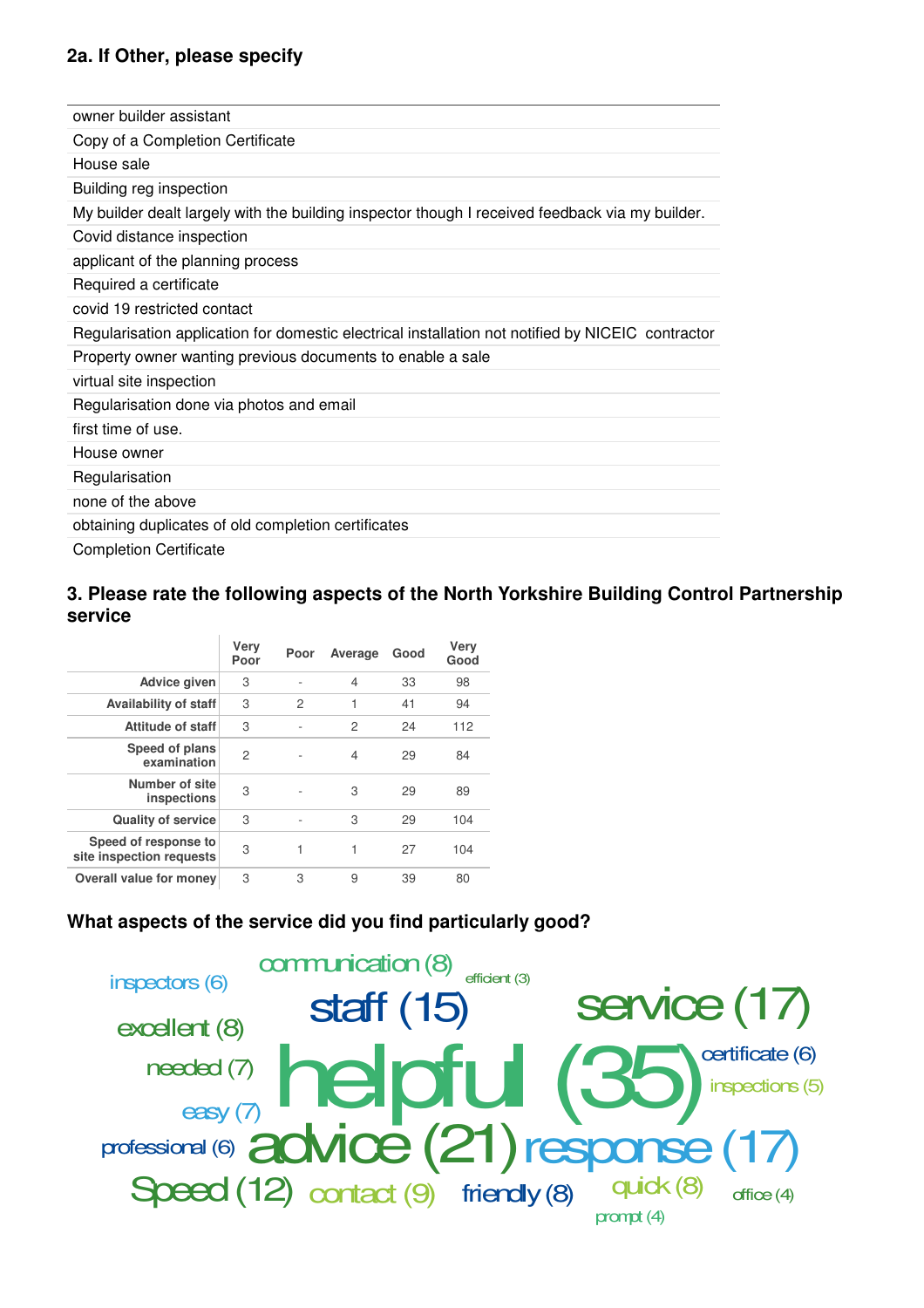# **5. What aspects of the service do you think could be improved?**

| None                                                                                                                                                                                                                                                 |
|------------------------------------------------------------------------------------------------------------------------------------------------------------------------------------------------------------------------------------------------------|
| N/A                                                                                                                                                                                                                                                  |
| None more than happy.                                                                                                                                                                                                                                |
| Unable to comment as most of dealings done with my builder.                                                                                                                                                                                          |
| None so far                                                                                                                                                                                                                                          |
| none, but as building increases there will need to meet the demand with more people                                                                                                                                                                  |
| None                                                                                                                                                                                                                                                 |
| None                                                                                                                                                                                                                                                 |
| We had a couple of officer changes during our build. It would have been useful to have new contact details at the<br>time of change                                                                                                                  |
| the corona virus did efect us as it did delay things but no more than one would exspect hope fully never to happen<br>again                                                                                                                          |
| N/A                                                                                                                                                                                                                                                  |
|                                                                                                                                                                                                                                                      |
| Price.                                                                                                                                                                                                                                               |
| Nothing really                                                                                                                                                                                                                                       |
| nothing                                                                                                                                                                                                                                              |
| n/a                                                                                                                                                                                                                                                  |
| I was very satisfied with the service received.                                                                                                                                                                                                      |
| None - it was absolutely excellent                                                                                                                                                                                                                   |
| cannot think of anything                                                                                                                                                                                                                             |
| Satisfied with all aspects                                                                                                                                                                                                                           |
| A time slot for site visits would be good, while I can see this can be awkward perhaps some way of tracking visit in<br>a similar way to home deliveries via your smart phone                                                                        |
| N/A                                                                                                                                                                                                                                                  |
| Non that I've come across.                                                                                                                                                                                                                           |
| Nothing in particular to improve on.                                                                                                                                                                                                                 |
| Clarity and consistency of policy regarding Covid 19                                                                                                                                                                                                 |
| None                                                                                                                                                                                                                                                 |
| Cannot comment                                                                                                                                                                                                                                       |
|                                                                                                                                                                                                                                                      |
| Answering service when no one available                                                                                                                                                                                                              |
| Difficult to find a contact number online                                                                                                                                                                                                            |
| Happy with it                                                                                                                                                                                                                                        |
| None very good service.                                                                                                                                                                                                                              |
| Value for money! I paid £734 to received 3 or 4 emails from the building control inspector. There were no visits<br>due to Covid. I feel that the certificate that arrived today cost £734 as only one email from the inspector was<br>helpful.      |
| None                                                                                                                                                                                                                                                 |
| I cannot really comment as my contact was minimal                                                                                                                                                                                                    |
| None. Due to Covid19 the system is as good as it can be.                                                                                                                                                                                             |
| I think a list of the stages that need to be concluded and more understsndig about completion would be useful.<br>Just a one pager on the process from start to finish for the homeowner who is engaging the service on a small<br>building project. |
| No negative comments                                                                                                                                                                                                                                 |
| None                                                                                                                                                                                                                                                 |
| Its a minor point but it was difficult to find the right individual to deal with initially. this won't be an issue for people<br>who use the service on a regular basis. Onve i got over this no issues.                                             |
| None                                                                                                                                                                                                                                                 |
| no suggestions can be made                                                                                                                                                                                                                           |
| Not sure - too new to comment really                                                                                                                                                                                                                 |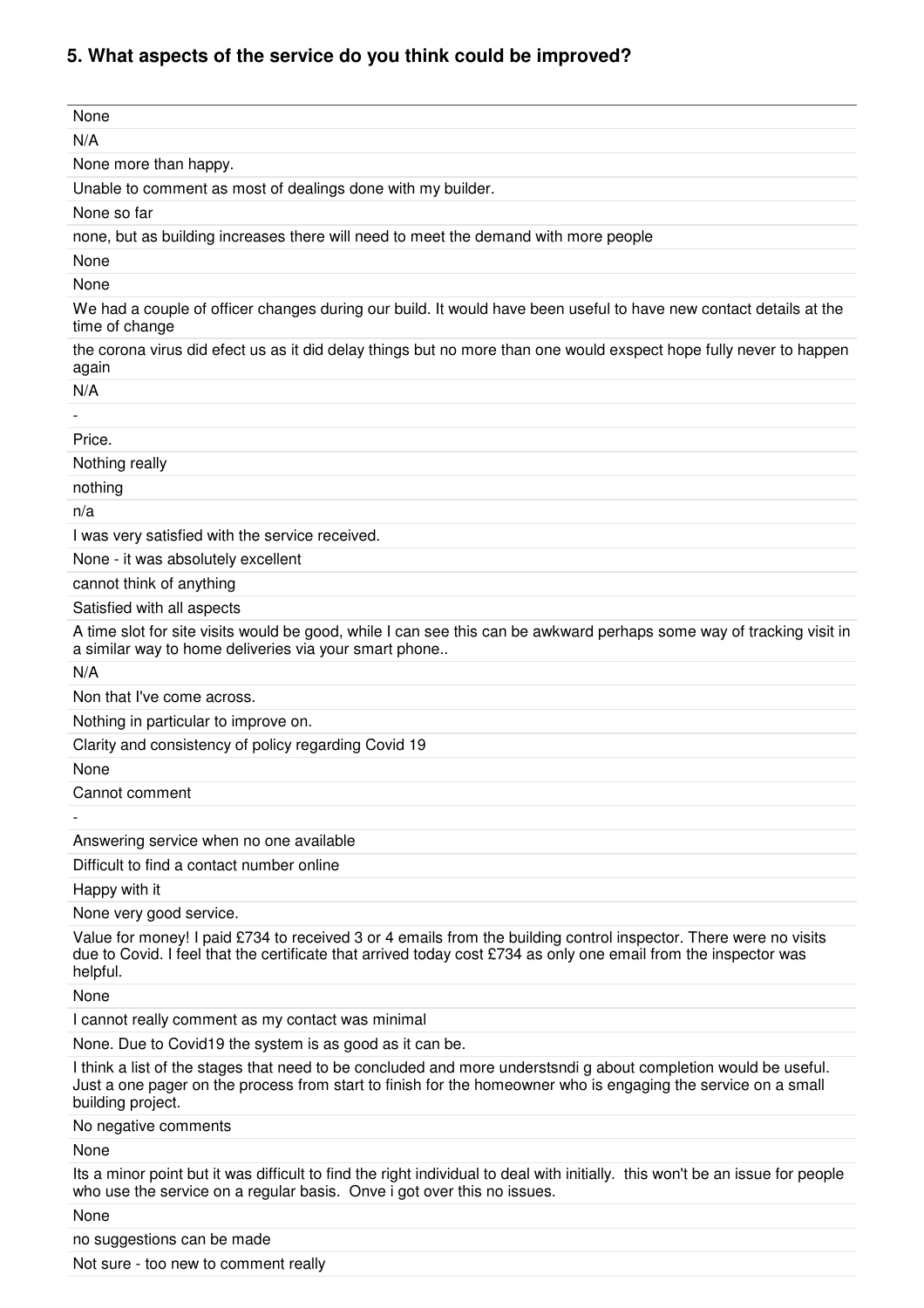# **5. What aspects of the service do you think could be improved?**

| None                                                                                                                                                                                                                                                                                                                                               |
|----------------------------------------------------------------------------------------------------------------------------------------------------------------------------------------------------------------------------------------------------------------------------------------------------------------------------------------------------|
| None                                                                                                                                                                                                                                                                                                                                               |
| None                                                                                                                                                                                                                                                                                                                                               |
| none                                                                                                                                                                                                                                                                                                                                               |
| Nothing.                                                                                                                                                                                                                                                                                                                                           |
| none                                                                                                                                                                                                                                                                                                                                               |
| Happy as it stands                                                                                                                                                                                                                                                                                                                                 |
| None at the moment.                                                                                                                                                                                                                                                                                                                                |
| nothing                                                                                                                                                                                                                                                                                                                                            |
| All good                                                                                                                                                                                                                                                                                                                                           |
| If a date, time for a visit is agreed, I don't expect my builder to have to ring and then wait 2 hours for you to arrive!                                                                                                                                                                                                                          |
| None                                                                                                                                                                                                                                                                                                                                               |
| N/A                                                                                                                                                                                                                                                                                                                                                |
| none that I experienced under covid 19 restrictions.                                                                                                                                                                                                                                                                                               |
| Nothing of note                                                                                                                                                                                                                                                                                                                                    |
| None                                                                                                                                                                                                                                                                                                                                               |
| N/A                                                                                                                                                                                                                                                                                                                                                |
| The SBC Planning Dept website is very user unfriendly. For a lay person it is extremely complicated to navigate.                                                                                                                                                                                                                                   |
| None                                                                                                                                                                                                                                                                                                                                               |
| None                                                                                                                                                                                                                                                                                                                                               |
| To explain and break down more technical matters to be more supportive for the applicant.                                                                                                                                                                                                                                                          |
| I had a site inspection booked, I don't live at the property and had taken the day off work to wait for the inspection.<br>I got a phone call on the day to say that they were not doing site inspections and to send photos - this could have<br>been communicated beforehand so that I did not have to take the day off and wait around.         |
| Nothing                                                                                                                                                                                                                                                                                                                                            |
| The final inspection should have been done when the work was completed. I was not aware that this had not been<br>done. Chasing up the relevant paperwork after twenty years has not been easy.                                                                                                                                                    |
| Availability of staff                                                                                                                                                                                                                                                                                                                              |
| Nothing                                                                                                                                                                                                                                                                                                                                            |
| Seems a bit unfair that we have to pay to make adjustments to our own home, but I guess everyone moans about<br>that!                                                                                                                                                                                                                              |
| Nothing.                                                                                                                                                                                                                                                                                                                                           |
| This was a retrospective inspection of work completed 16 years ago. I paid all the required fees at the time but no<br>explanation of why it wasn't done at the time is available, so I had little choice but pay £120 now in order to help<br>sell my house. I feel that the service should have chased final inspection/completion 16 years ago. |
| More communication. Attention to be paid to materials supplied and if these materials are fit for purpose.                                                                                                                                                                                                                                         |
| All good                                                                                                                                                                                                                                                                                                                                           |
| Not sure.                                                                                                                                                                                                                                                                                                                                          |
| Site visits during covid-19                                                                                                                                                                                                                                                                                                                        |
| I have no complaints .the service was excellent                                                                                                                                                                                                                                                                                                    |
| None                                                                                                                                                                                                                                                                                                                                               |
| Given the current Covid problems we thought your team managed extremely well and there were no areas we felt<br>needed improvement.                                                                                                                                                                                                                |
| none - it all worked perfectly                                                                                                                                                                                                                                                                                                                     |
| None that I can think of                                                                                                                                                                                                                                                                                                                           |
| all good                                                                                                                                                                                                                                                                                                                                           |
| An automatic response indicating when certificate should be expected would be helpful.                                                                                                                                                                                                                                                             |
| None-in respect of this particular service                                                                                                                                                                                                                                                                                                         |
| I my be out of touch but thought the fee was disproportionate to the amount of time and work involved.                                                                                                                                                                                                                                             |
| Quicker with the plan check, although this aspect was not bad overall                                                                                                                                                                                                                                                                              |

none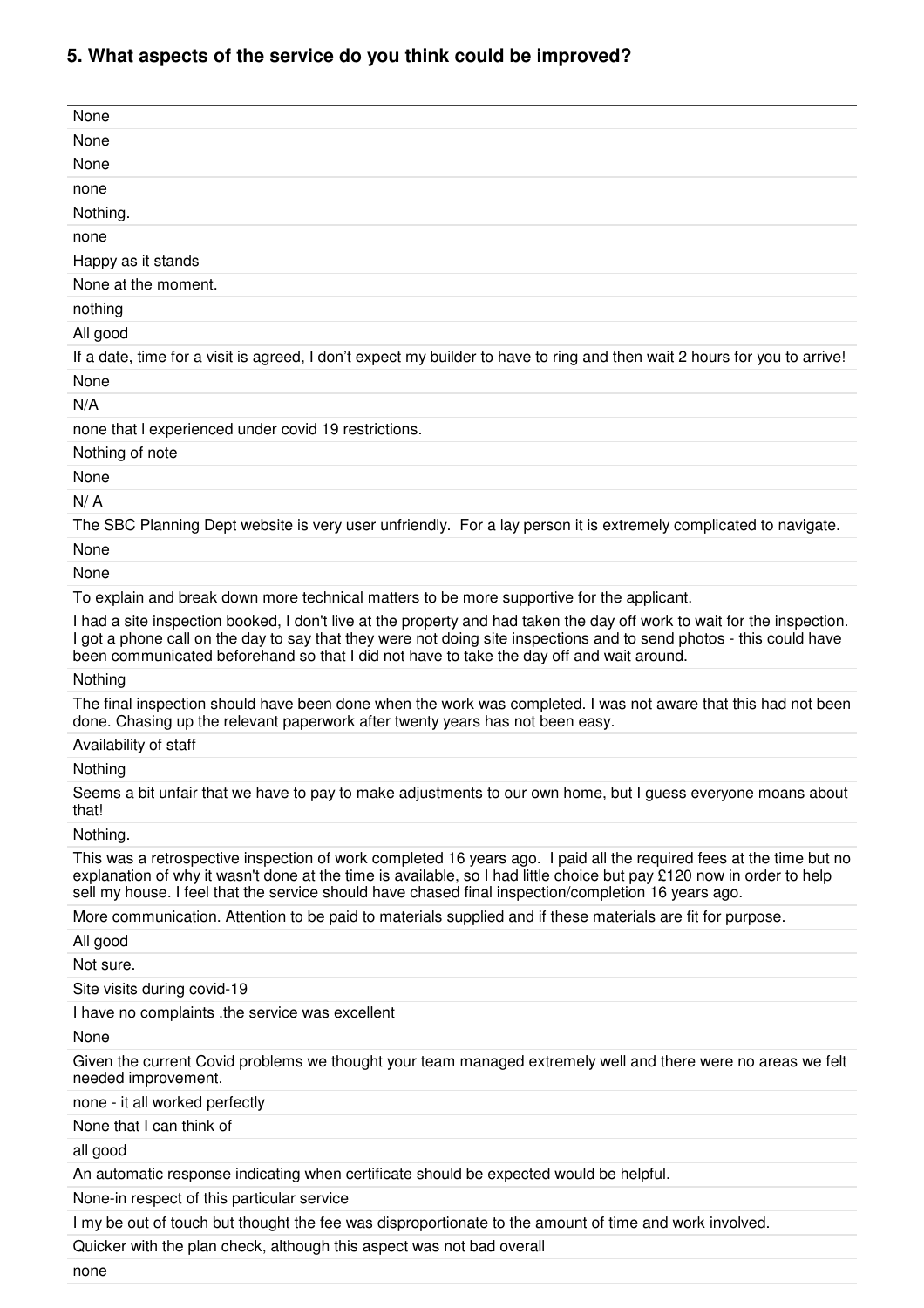#### **5. What aspects of the service do you think could be improved?**

| Unknown |  |  |
|---------|--|--|
| none    |  |  |

#### **6. How would you rate the Building Control staff in being helpful and responsive to your needs?**



#### **Any comments:**

Neil was oustanding, so helpful informative.

Great support and guidance all round, thank you

easy to contact always ready to talk

Prompt, efficient, courteous service.

Very quick response.

See previous comments

Again Ivan was very helpful.

Very professional, friendly and helpful staff. Excellent communication from all departments.

No complaints. But difficult to assess under restrictions.

Even during the challenging times of COVID the service has been strong

Excellent - timely response to queries and to inspections

When I needed advice and asked questions, people got back to me and were pleasant.

Maria and Simon did what was needed effficiently.

I have emailed with my problems and not even had a response. When talking on the phone have been told this has nothing to do with them if my conservatory roof is leaking and not fitted correctly.

Ivan Wooler was extremely helpful

Inspector was very pleasant and helpful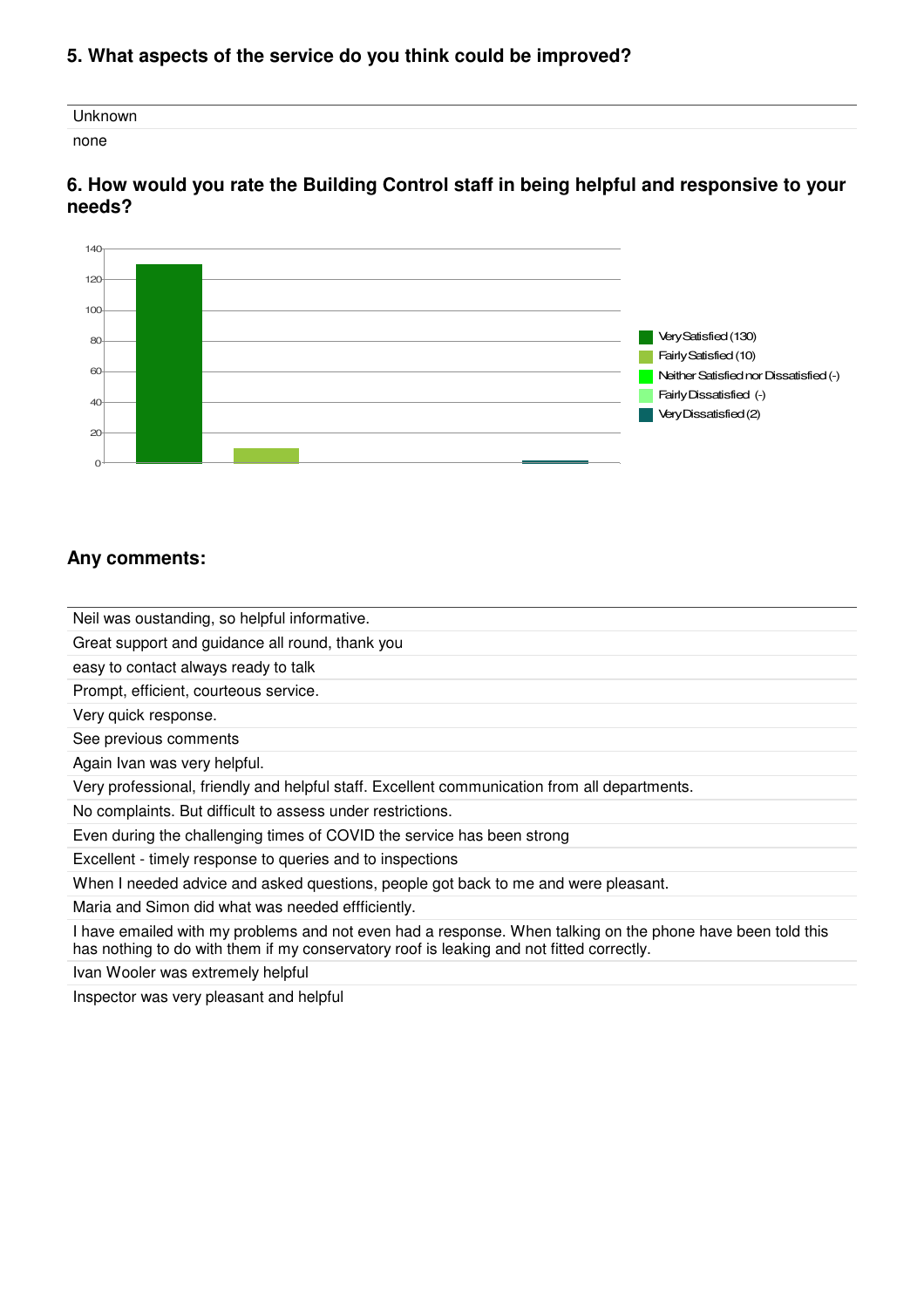**7. Do you consider that the Building Control process has added value to the finished development/project?**



**8. Did the Building Control officer apply the Building Regulations in a professional manner?**



## **9. Where did you first hear about the North Yorkshire Building Control Partnership?**

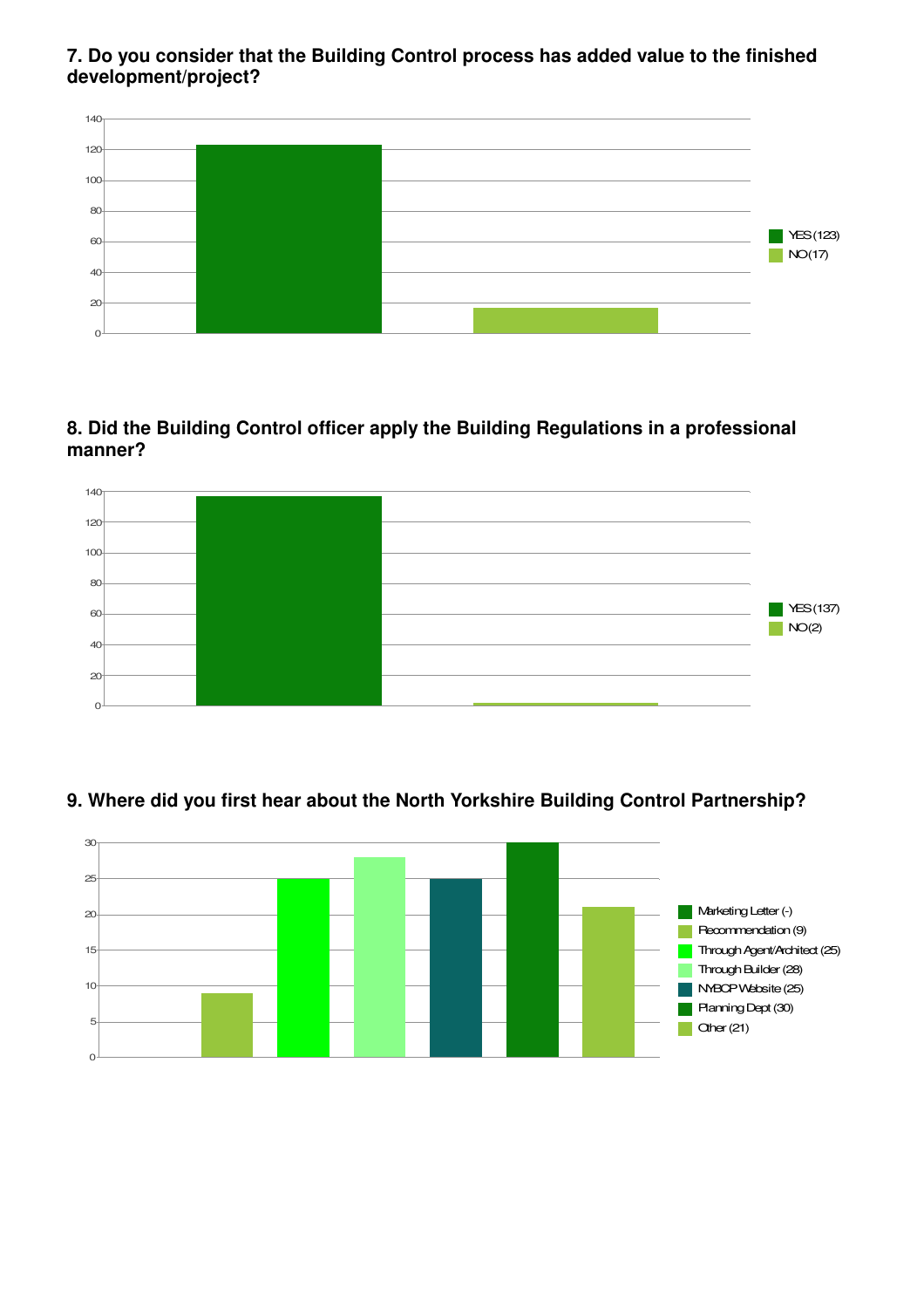#### **We would welcome any other comments you wish to make on our service.**

Service much better and easier than expected

very helpful department.

Thank you.

Excellent professional service,no issues

Most dealings done through my builder but I was present on site when surveyor attended. He was always polite pleasant, professional and efficient.

Very prompt response to my query on the Certificate

Prompt site visits, fair comments, good communications and pleasant people to deal with. Thank you!

Nothing to add , thank you all for your support

We wish you could replace the Planning Dept.

i have a further house to build next door to stable view and look forward to again dealing with you thanks paul very satisfied

-

It is a good system for self builds and competent people who carry out their own work. Good advice from the start avoiding regularisation fees.

Carry on the good work

Dave Morris was very efficient, prompt, informative and curteous

As said previously, I was very happy with all aspects and I have to say that Helen Winfield was exceptionally helpful

Happy with the overall process

Thank you for helping me to meet regularisation requirements as quickly as possible.

Very happy with service and very impressed with willingness of all staff to be of help.

No further comments

Very satisfied Completion certificate issued after understandable delay from Covid.

extremely satisfied with Building Control the service and helpful advise was welcomed.

Given that my builder had more contact with the building inspector, he might have been able to provide more comprehensive feedback than me.

Excellent - first rate.

Completed and conducted in a professional manner helpful throughout

Very helpful and polite service.

very pleased with promt service

Extremely poor value for money. Can you please justify the £734 with detailed costs?

Very happy and fast response times

It is a really good system in times of Covid I found it easier and quicker than I thought it would be. The NYBCP have adapted well to the current pandemic situation.

Nothing further to add except thank you for an efficient service.

I support the service as it is independent and professional and you can relay on the local authority to to fair

I was totally unaware of the need for this process before being told by a colleague. Perhaps better advertising?

Excellent.

Same as other comment

All staff have been very helpful and efficient, I would happily recommend you

Very professional services in these difficult times. Thank you.

Would prefer one inspector to continue on project from start to finish where possible.

Brilliant service

In general very good under the covid 19 restrictions.

Superb speed of response and outstanding service.

All good. Clear website that supports ease of use . Very polite, professional and COVID compliant site visit .

Very helpful and efficient

Trying to get in contact with Mike Helm (Building Control Officer) has been difficult. I don't know where he lives but trying to keep a signal going when speaking to him on his mobile has proved very difficult.